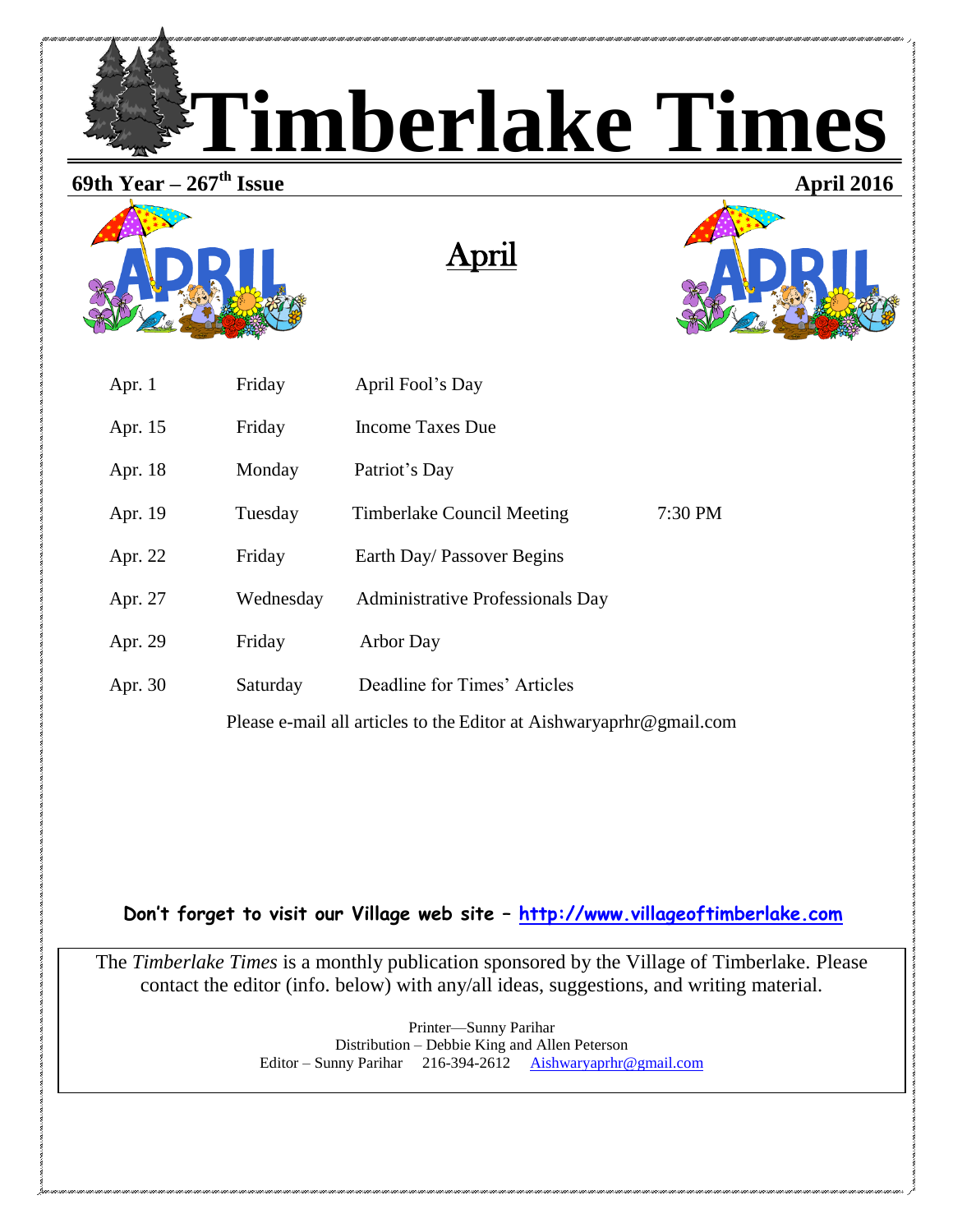April 2016 **Page 2 Page 2 Timberlake Times Page 2 Page 2 Page 2 Page 2 Page 2 Page 2 Page 2 Page 2 Page 2 Page 2 Page 2 Page 2 Page 2 Page 2 Page 2 Page 2 Page 2 Page 2 Page 2 Pa** 

### Neighborhood Watch

If anybody is interested in championing a Neighborhood Watch, please contact Chief Esser directly so this idea can be discussed further ~ Chief Geoffrey A. Esser; Email: <u>gessertpd@gmail.com; P: [440-942-6460](tel:440-942-6460)</u>

# **Timberlake Bocce League**

I hope everyone is ready to get outside again!! We are NOW accepting sign-ups for the Bocce League. We play on the court at the Village Hall on Tuesday, Wednesday, and Thursday nights at 6:30 and 7:15 PM. Teams play once a week. Teams consist of four people, so sign up as a team, a couple, or a signle. You do not need a lot of skill and we have a Lot of Fun!! So come and join us, we play from June into September.

Call Fred Bittner for more information at 440-951-2992.

# *Village Public Announcement*

Timberlake is known for our lovely trees. Strong winds blow off the lake and as you know, know down limbs and branches. For those of you who enjoy burning fires in your fireplace or backyard, there's always plenty of wood stored in the yard of the service garage for the taking. Please help yourself to the branches and wood of various sorts. Some pieces are already cut while others still need to be cut.

-Maureen Munera

# **Coffee Pot Talk**

To be informed about the goings on in the Village, join the COFFEE POT TALK. Our next meeting will be April 11, 2016 at 10 AM at the Village Hall. We will continue sharing our memories growing up in Timberlake. Special Note: A guest from the Council on Aging will discuss their provided benefits. This event by the Village Club is FREE! Contact Ron Mona at [440 942-2887](tel:440%20942-2887) and a seat, coffee, and donuts will be saved for you.

## **Six Reasons to Plant a Prairie Garden or Wildflower Meadow**

- Plant for the pollinators that are suffering from loss of habitat. Bees need wildflowers to make honey. Butterflies and hummingbirds drink nectar as a food source, as they drink they are pollinating plants. Create a garden just for Monarch butterflies. Include these plants: milkweed, butterfly weed, Joe-pye weed, goldenrod, asters and blazing star.
- Bird populations are declining. According to Ohio's 2014 State of the Birds Report\*, 228 bird species are on a "watch list", in need of immediate conservation help. Implementing best management practices such as buffer strips could help to stop the steep decline of this bird species.
- Lake Erie starts in your yard! Slowing down stormwater helps water quality in rivers and lakes. Rain and snow are absorbed slowly in wildflower meadows. As the stormwater soaks into the ground, the water is filtered.
- Soil remains undisturbed in prairie gardens. Less soil erosion happens during rain events when the soil has been left undisturbed. Again, this filtering process improves the quality of water.
- Saving money is always a good reason to do a conservation practice. Converting lawn into a wildflower or prairie garden can save on the ongoing costs of upkeep to a lawn.
- Plant a cutting flower garden for bouquets using native flowers and grasses. Purple cone flowers, oxeye sunflower, Bee Balm, black-eyed Susan, and New England Asters are included in prairie or pollinator mixes and make long lasting flower bouquets. Milkweed pods make interesting additions to fall flower arrangements.

For more information contact the Lake County Stormwater Management at 440-350-5900 or visit www.lakecountyohio.gov/smd *Adapted from article written by: Linda K. Schneider, Education Coordinator, Medina County*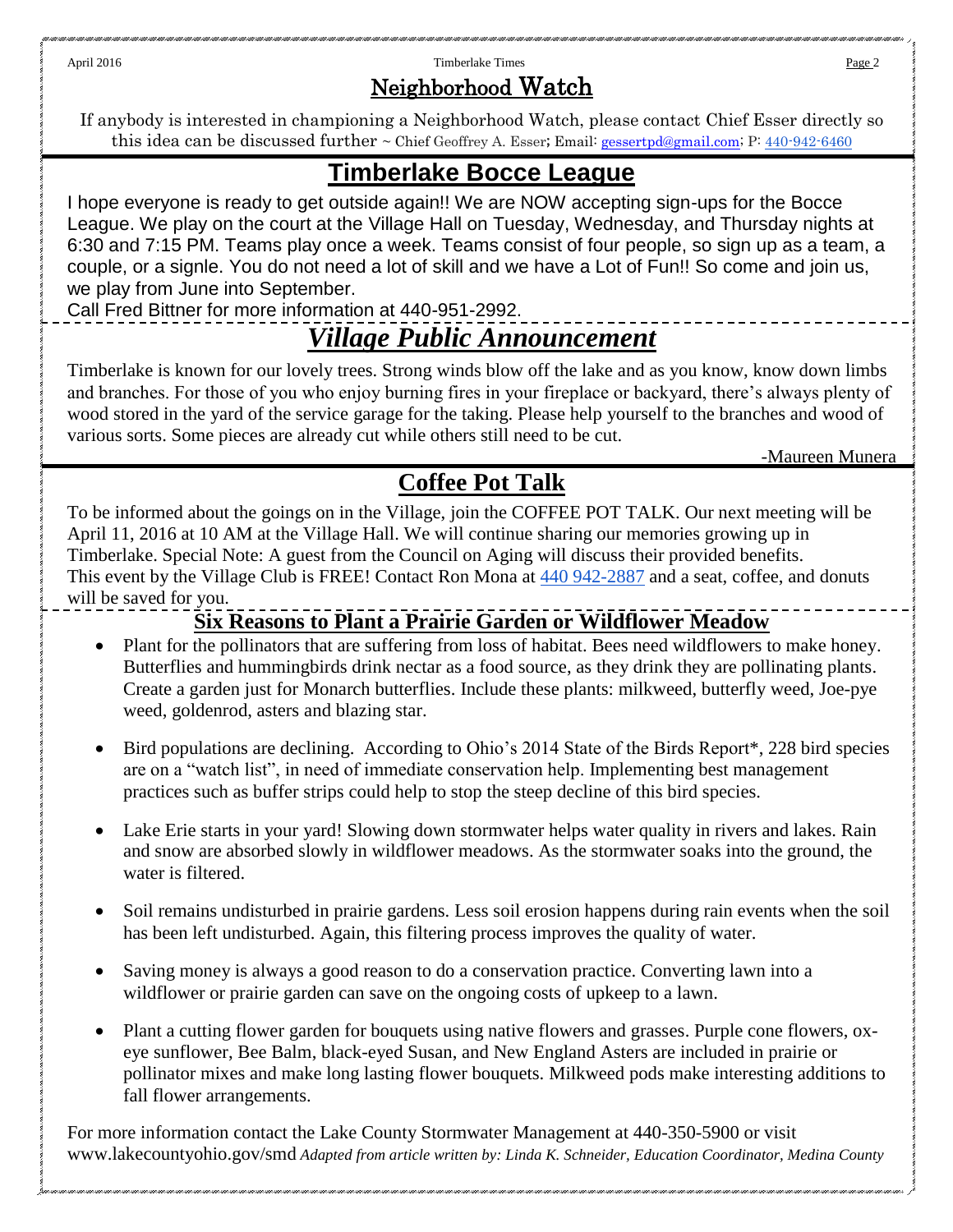April 2016 **Page 3 Page 3 Timberlake Times Page 3 Page 3** 

# *Village of Timberlake*

John P. Roskos, Mayor John H. Roskos, Fiscal Officer MEMBERS OF COUNCIL

Linda Murphy Anthony Swartz Mike Stanton Dennis Dicki Ritu Sharma Shannon Parihar TIMBERLAKE COUNCIL MEETING March  $16^{th}$ , 2016

Mayor Roskos opened the meeting with the pledge to the flag at 7:30 PM. After the public portion, Mayor Roskos asked for roll call of the officers. All council members were present along with our Solicitor and Mr. Roskos, except Dr. Ritu Sharma who was excused.

#### **FINANCE**

Mr. Dicki presented Resolution 2016-09, approving and directing payment of certain bills by the Village. Motion to approve Resolution 2016-09: Dicki

Seconded: Stanton

All were in favor of the Resolution; Motion approved.

Mr. Dicki presented Ordinance 2016-07, an ordinance adopting a budget for the Village for the fiscal year commencing January 1, 2016 for the submission to the Auditor of Lake County.

Motion to suspend three reading rule: Dicki

Seconded: Murphy

All were in favor of suspending the third reading rule.

An idea was proposed to form a special police car purchase fund by the Mayor, which the Council will discuss.

Motion to approve Ordinance 2016-07: Dicki

Seconded: Parihar

All were in favor of the Ordinance; Motion approved

Mr. Dicki presented Ordinance 2016-06 on second reading, an ordinance amending section 260.12, municipal officers may attend conference or convention; expenses, of the codified ordinances. Mr. Stanton asked if police officers can utilize the police cruiser to go to training rather than being reimbursed for gas and mileage; he informed the Mayor that it will be much cheaper to pay for gas on the cruiser rather than mileage on the private car. The mileage payment is approximately \$0.54 cents/mile. Mr. Stanton would like to amend the language so it states that if applicable, the cruiser can be taken for conferences/conventions.

The Mayor asked for a motion to approve February  $16<sup>th</sup>$ , 2015 Council Minutes.

Motion to approve: Stanton

The Mayor noted some changes on the Minutes including the need to exclude the phrase "a .22 rifle" along with the inclusion Ms. Murphy noting there was a \$1000 credit at the Lake County nursery for trees.

Seconded as amended: Parihar

Ayes: Dicki, Stanton, Parihar, Swartz, Murphy

Nays: None

Motion carried; Minutes approved.

#### **SEWERS**

There were two complaints this past month about issues with the sewage taking all night to reduce the water and draining slowly.

The Mayor noted that the Board of Public Affairs will be meeting on March 22<sup>nd</sup> and the Village has received a bill for \$7100 which is meant to be 2.9% of the mandated cost on the sewage plant.

#### **VILLAGE HALL**

Ms. Murphy states that the Village Hall is getting booked quickly. She also had a meeting with the Fire Marshall in order to get a sign noting that the Village Hall has a 150-person carrying capacity.

The Mayor introduced the 5-year projected budget plan which showcases the projected expenses of 2016- 2021. Afterwards, the Financial Officer presented his report, summarizing 2015 finances.

### **SAFETY**

Mr. Stanton discussed the Safety Meeting conducted after the council meeting last month. This meeting